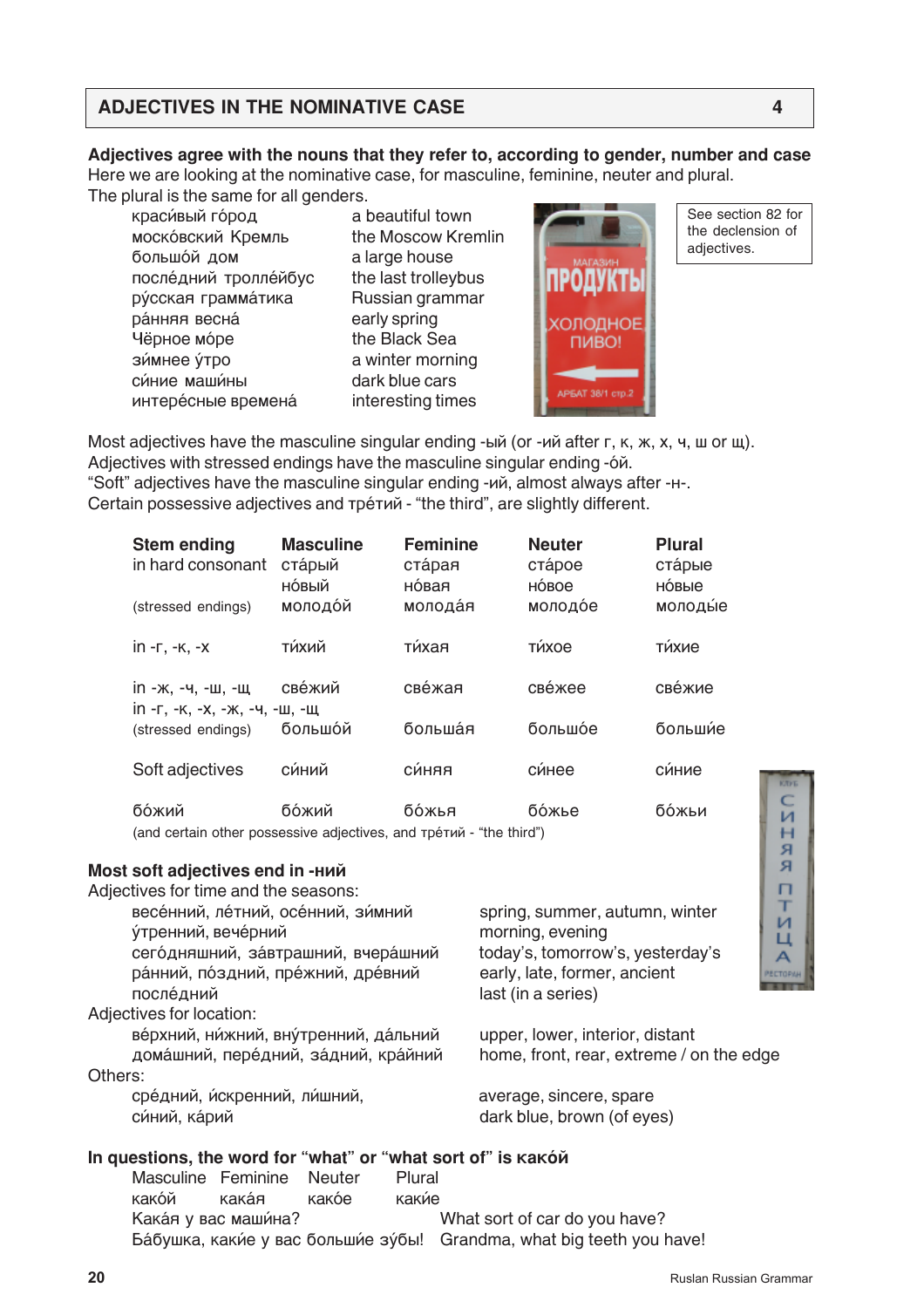### **Usually the adjective precedes the noun that it refers to, but not in menus**

| московский салат | Moscow salad (when you say it) |
|------------------|--------------------------------|
| салат московский | Moscow salad (in the menu)     |

**Adjectives can be formed from most Russian surnames** that do not end in -ский, -ий ог -ой, and from the names of towns and regions. They have a small letter, unless used as a place name.

| Пушкин    | пушкинская поэма    | a Pushkin poem        |
|-----------|---------------------|-----------------------|
| Ле́нин    | Ленинский проспект  | Lenin Avenue          |
| Сибирь    | сибирские пельмени  | Siberian pelmeny      |
| Волгоград | Волгоградский завод | the Volgograd factory |

#### **Possessive adjectives from names**

Possessive adjectives derived from words for family members and from names (usually diminutives) have nominative singular endings in - $\mu$ н or -ob. If formed from names they have a capital letter. See section 83 for their declension.

|        | Masculine Feminine Neuter |         | Plural  |         |
|--------|---------------------------|---------|---------|---------|
| па́пин | па́пина                   | па́пино | па́пины | daddy's |

| Лю́дин дя́дя      | Lyuda's uncle   |
|-------------------|-----------------|
| ДЯ́ДИНО ПИСЬМО    | uncle's letter  |
| крокодиловы слёзы | crocodile tears |

**Certain possessive adjectives**, including those for animals, as well as the ordinal number тре́тий, have a unique soft declension (section 82).

|  |  |  | бо́жий god's соба́чий dog's во́лчий wolf's тре́тий the third |  |
|--|--|--|--------------------------------------------------------------|--|
|  |  |  |                                                              |  |

**Most countries have adjectives in -ский hereifically** англи́йский, испа́нский, ру́сский **Many abstract concepts have adjectives in -ический** демократи́ческий, стратеги́ческий

Many trees, bushes and flowers have adjectives with the ending -овый, -евый ог -ёвый берёзовый birch (adj.) сире́невый lilac (adj.) вишнёвый cherry (adj.)

|                      | The ending - ватый on certain adjectives renders "-ish" or "a bit" |
|----------------------|--------------------------------------------------------------------|
| труднова́тый вопро́с | a ticklish question                                                |
| тяжеловатый чемодан  | quite a heavy suitcase                                             |
|                      |                                                                    |

**The adjective "free"** in English has different meanings

that are rendered by different adjectives in Russian. свобо́дный сто́лик a free table свобо́дный челове́к a free person бесплатный биле́т a free ticket



## **ADJECTIVAL NOUNS 5**

These are adjectives that are used as nouns. They have adjectival endings and decline as adjectives. рабо́чий, учёный, знако́мый меревались и могкеr, scientist, acquaintance ва́нная, гости́ная, столо́вая, прихо́жая bathroom, lounge, dining room, hall бли́нная, бу́лочная, парикма́херская рапсаке shop, baker's, hairdresser's живо́тное, насеко́мое **серейности аталий и насе**тности на наседательно на наседательно на наседательно на насед шампа́нское, моро́женое и серевой серевой на серевой на серевой серевой и серевой серевой и серевой и серевой про́шлое, настоя́щее, бу́дущее, ста́рое, но́вое the past, present, future, the old, the new существи́тельное, прилага́тельное **information noun, adjective** ÷àåâ›å, ë¸ãêèå a tip / tips (money for tea!), lungs да́нные, нали́чные (colloquial) и составляет с составление data, cash выходно́й, прохо́жий, свято́й and mean and day off, passer-by, Saint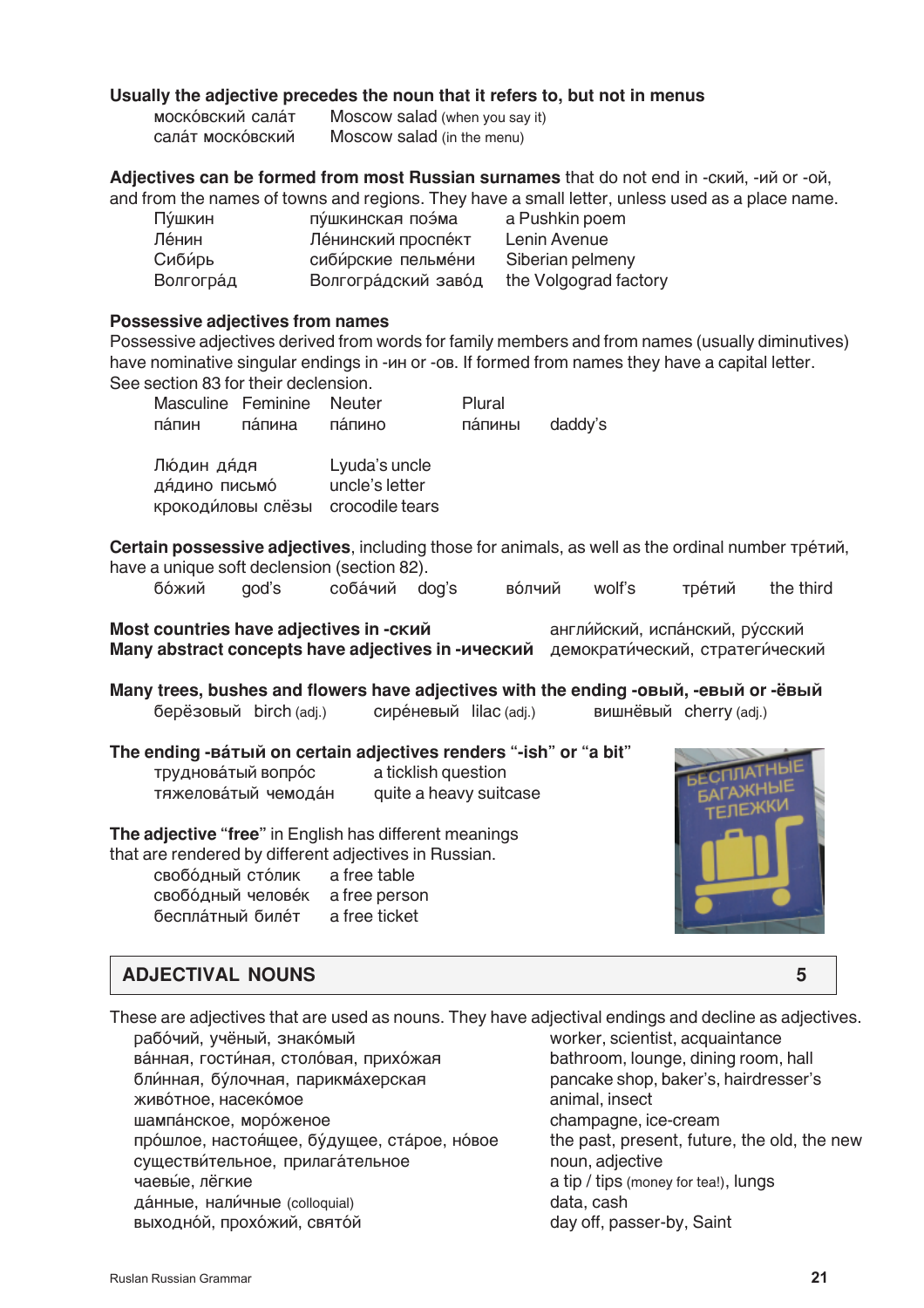### Adiectives in the nominative case

 $\bigodot$  5  $\mathbf{1}$ Fill in the gaps with adjectives from the list without changing any endings



генера́льный - жёлтая - интере́сный - кра́сный - ле́тние - моско́вские молодая - музыкальные - питьевая - раннее - секретное

 $2.$ Which of the adjectives can be paired with which of the nouns? Change the endings as needed

| больной         |  |
|-----------------|--|
| весёлый         |  |
| вку́сный        |  |
| газиро́ванный   |  |
| жёлтый          |  |
| зелёный         |  |
| индустриа́льный |  |
| интере́сный     |  |
| истори́ческий   |  |
| красный         |  |
| люби́тельский   |  |
| металли́ческий  |  |
| моско́вский     |  |
| после́дний      |  |
| пра́вильный     |  |
| ру́сский        |  |
| серди́тый       |  |
| современный     |  |
| ста́рый         |  |
| траги́ческий    |  |
| <b>у́мный</b>   |  |
| холодный        |  |
| центра́льный    |  |
| че́ховский      |  |

автобус вода вопрос го́род карто́шка кни́га кры́ша ме́бель мужчина музей ОТВЕ́Т парк пе́сня **DHÁCA** ребёнок *<u>DЫНОК</u>* собы́тие страница студент сувени́р такси **TEÁTD** фотография ЩИ







Жёлтые страницы